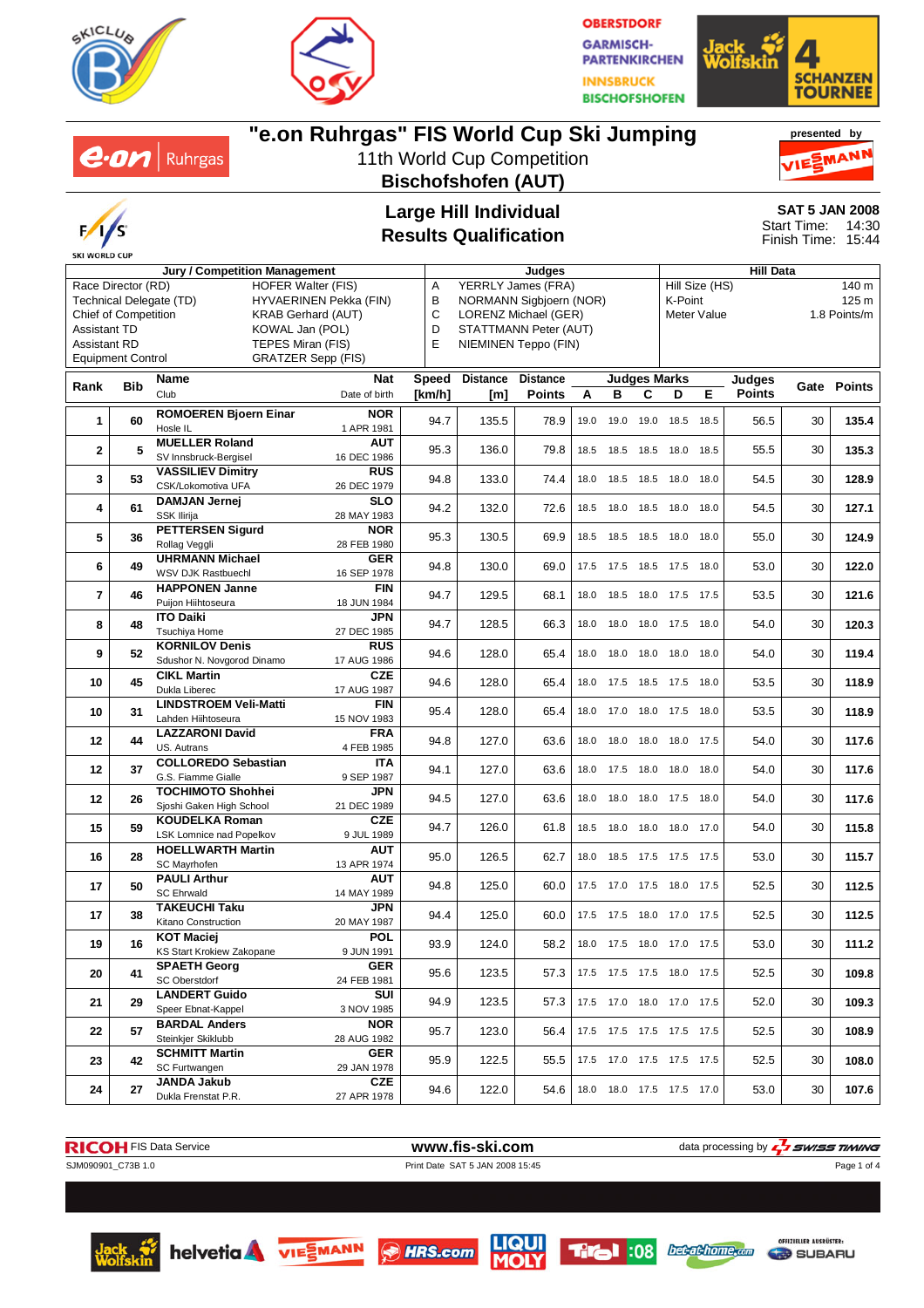



**OBERSTDORF GARMISCH-PARTENKIRCHEN INNSBRUCK BISCHOFSHOFEN** 





# **"e.on Ruhrgas" FIS World Cup Ski Jumping**

11th World Cup Competition **Bischofshofen (AUT)**





#### **Large Hill Individual Results Qualification**

**SAT 5 JAN 2008** 14:30 15:44 Start Time: Finish Time:

|                      | <b>Bib</b> | Name                                                   | Nat<br>Speed              |        | <b>Distance</b> | <b>Distance</b> |      |      | <b>Judges Marks</b>          |   |      | <b>Judges</b> |    | Gate Points |
|----------------------|------------|--------------------------------------------------------|---------------------------|--------|-----------------|-----------------|------|------|------------------------------|---|------|---------------|----|-------------|
| Rank                 |            | Club                                                   | Date of birth             | [km/h] | [m]             | <b>Points</b>   | A    | в    | C                            | D | Е    | <b>Points</b> |    |             |
| 25                   | 39         | <b>STOCH Kamil</b><br><b>LKS Poroniec</b>              | <b>POL</b><br>25 MAY 1987 | 94.5   | 122.0           | 54.6            |      |      | 17.5 17.5 17.5 17.5 17.0     |   |      | 52.5          | 30 | 107.1       |
| 26                   | 58         | <b>HAUTAMAEKI Matti</b><br>Puijon Hiihtoseura          | <b>FIN</b><br>14 JUL 1981 | 94.8   | 121.5           | 53.7            | 17.5 |      | 18.0 17.5 17.5               |   | 17.5 | 52.5          | 30 | 106.2       |
| 26                   | 4          | <b>SCHNEIDER Balthasar</b><br>SC Bregenzerwald         | <b>AUT</b><br>27 NOV 1984 | 95.9   | 121.5           | 53.7            |      |      | 18.0 17.5 17.0 17.5          |   | 17.5 | 52.5          | 30 | 106.2       |
| 28                   | 51         | <b>FETTNER Manuel</b><br>SV Innsbruck-Bergisel         | <b>AUT</b><br>17 JUN 1985 | 94.6   | 121.5           | 53.7            | 17.5 | 16.5 | 17.0 17.5                    |   | 17.5 | 52.0          | 30 | 105.7       |
| 29                   | 55         | <b>KOCH Martin</b><br>SV Villach                       | <b>AUT</b><br>22 JAN 1982 | 95.7   | 121.0           | 52.8            |      |      | 17.5 17.0 17.5 17.5          |   | 17.0 | 52.0          | 30 | 104.8       |
| 29                   | 23         | <b>TEPES Jurij</b><br>SD Dolomiti                      | <b>SLO</b><br>14 FEB 1989 | 95.4   | 121.0           | 52.8            |      |      | 17.5 17.5 17.5 17.0 17.0     |   |      | 52.0          | 30 | 104.8       |
| 31                   | 40         | <b>LJOEKELSOEY Roar</b><br>Orkdal IL / Troenderhopp    | <b>NOR</b><br>31 MAY 1976 | 95.4   | 120.0           | 51.0            |      |      | 17.5 17.5 17.5 17.5 17.5     |   |      | 52.5          | 30 | 103.5       |
| 32                   | 2          | <b>INNAUER Mario</b><br>SV Innsbruck-Bergisel          | <b>AUT</b><br>10 JAN 1990 | 94.9   | 120.5           | 51.9            |      |      | 17.5 17.5 17.0 17.0 16.5     |   |      | 51.5          | 30 | 103.4       |
| 33                   | 35         | <b>KRANJEC Robert</b><br>SK Triglav Kranj              | <b>SLO</b><br>16 JUL 1981 | 94.8   | 120.5           | 51.9            |      |      | 17.0  16.5  17.0  17.0  17.5 |   |      | 51.0          | 30 | 102.9       |
| 34                   | 47         | <b>CHEDAL Emmanuel</b><br><b>SC Courchevel</b>         | <b>FRA</b><br>15 JAN 1983 | 94.6   | 120.0           | 51.0            |      |      | 17.0 17.0 17.0 17.0 16.5     |   |      | 51.0          | 30 | 102.0       |
| 35                   | 30         | <b>KARPENKO Nikolay</b><br>Almaty                      | <b>KAZ</b><br>10 AUG 1981 | 94.5   | 120.0           | 51.0            | 17.0 |      | 16.5 17.5 17.0               |   | 16.5 | 50.5          | 30 | 101.5       |
| 36                   | 56         | <b>JACOBSEN Anders</b><br>Ringkollen Skiklubb          | <b>NOR</b><br>17 FEB 1985 | 95.1   | 119.0           | 49.2            | 17.0 |      | 17.5 17.0 17.5               |   | 17.0 | 51.5          | 30 | 100.7       |
| 37                   | 54         | KASAI Noriaki<br>Tsuchiya Home                         | JPN<br>6 JUN 1972         | 94.8   | 119.0           | 49.2            |      |      | 17.0  17.0  17.0  17.0  17.0 |   |      | 51.0          | 30 | 100.2       |
| 37                   | 43         | <b>KARELIN Pavel</b><br>Nizhniy Novgorod               | <b>RUS</b><br>27 APR 1990 | 95.0   | 119.0           | 49.2            |      |      | 16.5 17.0 17.0 17.5          |   | 17.0 | 51.0          | 30 | 100.2       |
| 39                   | 14         | <b>IPATOV Dimitry</b><br>Osvsm, Magadan                | <b>RUS</b><br>30 JUN 1984 | 94.4   | 119.5           | 50.1            |      |      | 17.0  16.5  16.5  16.5       |   | 16.0 | 49.5          | 30 | 99.6        |
| 40                   | 25         | ROSLIAKOV IIja<br>Moskva WVSM                          | <b>RUS</b><br>18 FEB 1983 | 95.2   | 118.5           | 48.3            |      |      | 17.5 17.0 17.0 17.0 17.0     |   |      | 51.0          | 30 | 99.3        |
| <b>Not Qualified</b> |            |                                                        |                           |        |                 |                 |      |      |                              |   |      |               |    |             |
| 41                   | 24         | <b>AREN Andreas</b><br>Holmens IF                      | SWE<br>28 NOV 1985        | 94.3   | 117.0           | 45.6            |      |      | 17.0 17.0 17.0 17.0          |   | 16.5 | 51.0          | 30 | 96.6        |
| 41                   | 19         | <b>FREUND Severin</b><br>WSV DJK Rastbuechl            | <b>GER</b><br>11 MAY 1988 | 95.2   | 117.0           | 45.6            | 17.0 | 17.0 | 17.0 17.0                    |   | 16.5 | 51.0          | 30 | 96.6        |
| 43                   | 13         | <b>BACHLEDA Marcin</b><br><b>AZS AWF Katowice</b>      | <b>POL</b><br>4 SEP 1982  | 94.9   | 116.0           | 43.8            |      |      | 17.0 17.0 17.0 16.5          |   | 17.0 | 51.0          | 30 | 94.8        |
| 44                   | 22         | <b>MATURA Jan</b><br>Dukla Liberec                     | <b>CZE</b><br>29 JAN 1980 | 94.7   | 116.0           | 43.8            | 17.0 | 16.5 | 16.5 16.5                    |   | 17.0 | 50.0          | 30 | 93.8        |
| 45                   | 32         | <b>VILBERG Andreas</b><br>Jardar IL                    | <b>NOR</b><br>14 NOV 1985 | 94.4   | 116.0           | 43.8            |      |      | 17.0  16.5  16.5  16.5       |   | 16.0 | 49.5          | 30 | 93.3        |
| 46                   | 33         | <b>LAPPI Arttu</b><br>Puijon Hiihtoseura               | <b>FIN</b><br>11 MAY 1984 | 94.7   | 115.0           | 42.0            |      |      | 17.0 17.0 17.0 17.0          |   | 17.5 | 51.0          | 30 | 93.0        |
| 47                   | 18         | <b>DESCOMBES SEVOIE Vincent</b><br>Douanes les Houches | <b>FRA</b><br>9 JAN 1984  | 93.9   | 115.0           | 42.0            |      |      | 17.0  16.5  16.5  16.5  16.0 |   |      | 49.5          | 30 | 91.5        |
| 48                   | 20         | <b>ZHAPAROV Radik</b><br>Csca Almaty                   | KAZ<br>29 FEB 1984        | 95.0   | 114.0           | 40.2            |      |      | 16.5 17.0 16.5 16.5 16.5     |   |      | 49.5          | 30 | 89.7        |
| 49                   | 34         | <b>PETERKA Primoz</b><br>SK Triglav Kranj              | <b>SLO</b><br>28 FEB 1979 | 95.2   | 113.0           | 38.4            | 16.5 |      | 16.5 17.0 17.0 17.0          |   |      | 50.5          | 30 | 88.9        |
| 50                   | 3          | <b>KAISER Stefan</b><br>SV Achomitz                    | <b>AUT</b><br>15 FEB 1983 | 95.4   | 113.5           | 39.3            |      |      | 17.0 16.5 16.5 16.5 16.0     |   |      | 49.5          | 30 | 88.8        |
| 51                   | 8          | <b>SCHOFT Felix</b><br><b>SC Partenkirchen</b>         | <b>GER</b><br>6 JUL 1990  | 95.3   | 112.0           | 36.6            |      |      | 16.5 16.5 16.5 16.5 16.0     |   |      | 49.5          | 30 | 86.1        |





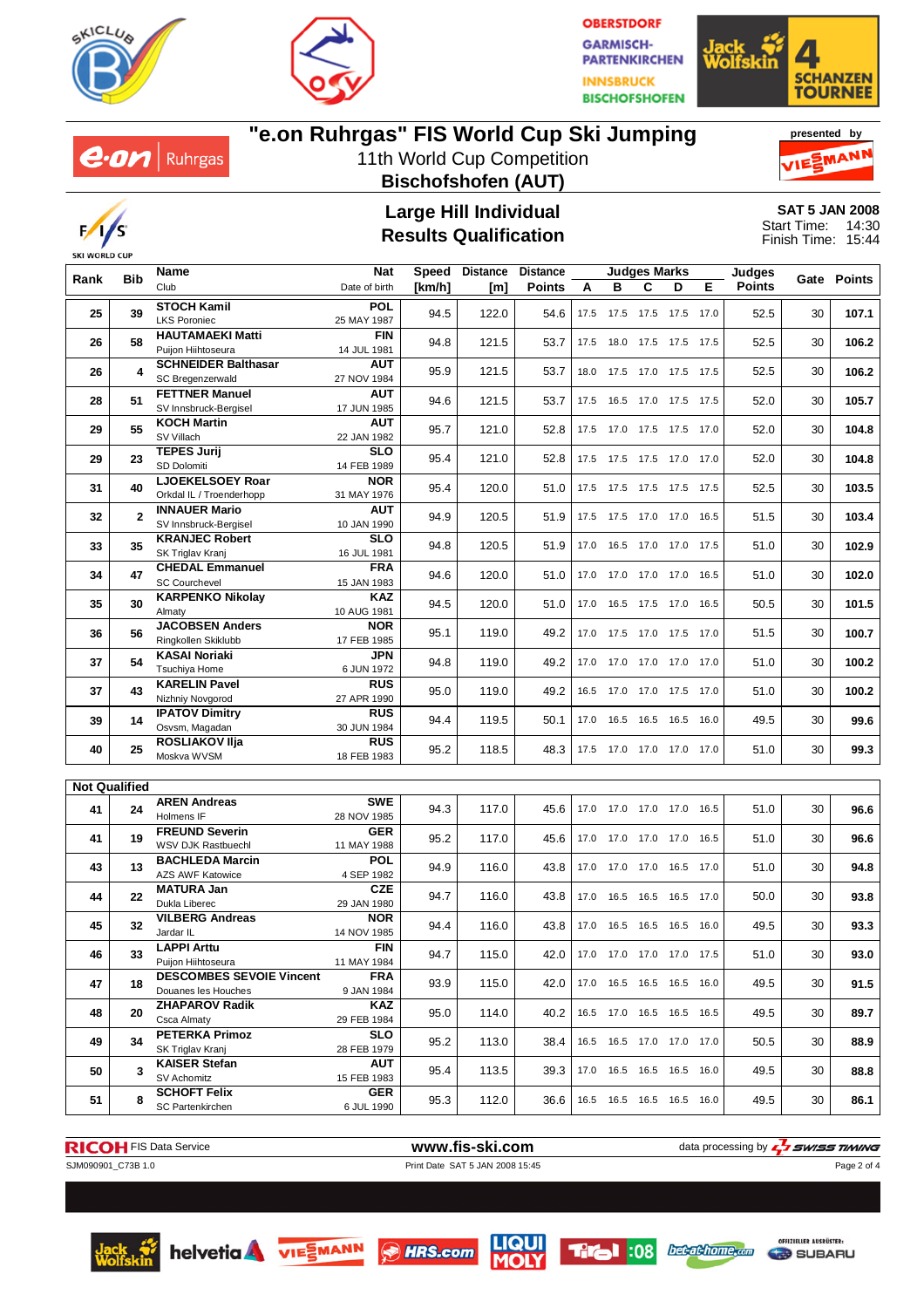



**OBERSTDORF GARMISCH-PARTENKIRCHEN INNSBRUCK BISCHOFSHOFEN** 





# **"e.on Ruhrgas" FIS World Cup Ski Jumping**

11th World Cup Competition **Bischofshofen (AUT)**





#### **Large Hill Individual Results Qualification**

**SAT 5 JAN 2008** 14:30 15:44 Start Time: Finish Time:

|              | <b>Bib</b>     | Name                                                  | <b>Nat</b>                | Speed  | <b>Distance</b> | <b>Distance</b> | <b>Judges Marks</b> |   |                     | <b>Judges</b>                | Gate Points        |      |    |      |
|--------------|----------------|-------------------------------------------------------|---------------------------|--------|-----------------|-----------------|---------------------|---|---------------------|------------------------------|--------------------|------|----|------|
| Rank         |                | Club                                                  | Date of birth             | [km/h] | [m]             | <b>Points</b>   | A                   | B | C                   | D                            | Е<br><b>Points</b> |      |    |      |
| 52           | 11             | <b>NIEMI Sami</b><br>Ounasvaaran Hiihtoseura          | <b>FIN</b><br>16 FEB 1991 | 94.1   | 111.5           | 35.7            | 17.0                |   | 16.5 16.5 16.5      |                              | 16.0               | 49.5 | 30 | 85.2 |
| 53           | 15             | <b>MESIK Martin</b><br>Vimar Banska Bystrica          | <b>SVK</b><br>17 OCT 1979 | 94.6   | 111.5           | 35.7            |                     |   |                     | 16.5 16.0 16.5 16.5 16.0     |                    | 49.0 | 30 | 84.7 |
| 54           | 1              | <b>THURNBICHLER Thomas</b><br>Kitzbueheler Ski Club   | <b>AUT</b><br>19 JUN 1989 | 94.1   | 110.5           | 33.9            | 16.0                |   | 16.0 16.0 16.5      |                              | 16.0               | 48.0 | 30 | 81.9 |
| 55           | 21             | <b>SEDLAK Borek</b><br>Dukla Liberec                  | CZE<br>15 JUN 1981        | 94.5   | 109.5           | 32.1            | 16.0                |   |                     | 16.0 16.5 16.0 16.0          |                    | 48.0 | 30 | 80.1 |
| 56           | $\overline{7}$ | <b>MORASSI Andrea</b><br>C.S. Forestale               | <b>ITA</b><br>30 AUG 1988 | 93.5   | 108.5           | 30.3            |                     |   |                     | 16.5 16.5 16.0 16.0 15.5     |                    | 48.5 | 30 | 78.8 |
| 57           | 6              | <b>ERIKSON Johan</b><br>Holmens IF                    | <b>SWE</b><br>20 JAN 1985 | 94.0   | 109.0           | 31.2            | 15.5                |   | 15.5 16.0 16.0      |                              | 15.0               | 47.0 | 30 | 78.2 |
| 58           | 9              | <b>ANISIMOV Maksim</b><br><b>SC Minsk</b>             | <b>BLR</b><br>5 APR 1983  | 95.2   | 105.5           | 24.9            |                     |   |                     | 15.5  16.0  16.0  16.5  15.0 |                    | 47.5 | 30 | 72.4 |
| 59           | 17             | <b>YUMOTO Fumihisa</b><br>Tokyo Biso Kogyo            | <b>JPN</b><br>23 APR 1984 | 94.0   | 105.0           | 24.0            |                     |   |                     | 15.5 16.5 15.5 16.0 16.0     |                    | 47.5 | 30 | 71.5 |
| 60           | 10             | <b>KOROLEV Alexey</b><br>Csca Almaty                  | <b>KAZ</b><br>20 JUN 1987 | 94.2   | 101.5           | 17.7            |                     |   | 15.5 16.0 16.0 16.0 |                              | 15.0               | 47.5 | 30 | 65.2 |
| 61           | 12             | <b>PAERN Illimar</b><br>Skiclub Elva                  | <b>EST</b><br>27 OCT 1988 | 94.8   | 98.0            | 11.4            |                     |   |                     | 15.0 15.5 15.5 15.5 15.0     |                    | 46.0 | 30 | 57.4 |
| Prequalified |                |                                                       |                           |        |                 |                 |                     |   |                     |                              |                    |      |    |      |
|              | 62             | <b>NEUMAYER Michael</b><br>SK Berchtesgaden           | <b>GER</b><br>15 JAN 1979 | 95.0   | 122.5           |                 |                     |   |                     |                              |                    |      | 30 |      |
|              | 63             | <b>MALYSZ Adam</b><br>KS Wisla, Ustronianka           | <b>POL</b><br>3 DEC 1977  | 94.7   | 125.0           |                 |                     |   |                     |                              |                    |      | 30 |      |
|              | 64             | <b>AMMANN Simon</b><br><b>RG Churfirsten</b>          | <b>SUI</b><br>25 JUN 1981 | 94.2   | 126.0           |                 |                     |   |                     |                              |                    |      | 30 |      |
|              | 65             | <b>KUETTEL Andreas</b><br>Einsiedeln                  | SUI<br>25 APR 1979        | 95.3   | 129.5           |                 |                     |   |                     |                              |                    |      | 30 |      |
|              | 66             | <b>KOFLER Andreas</b><br>SV Innsbruck-Bergisel        | <b>AUT</b><br>17 MAY 1984 | 95.1   | 123.0           |                 |                     |   |                     |                              |                    |      | 30 |      |
|              | 67             | <b>HILDE Tom</b><br>Asker Skiklubb                    | <b>NOR</b><br>22 SEP 1987 | 95.3   | 127.5           |                 |                     |   |                     |                              |                    |      | 30 |      |
|              | 68             | <b>LOITZL Wolfgang</b><br><b>WSC Bad Mitterndorf</b>  | <b>AUT</b><br>13 JAN 1980 | 95.5   | 126.0           |                 |                     |   |                     |                              |                    |      | 30 |      |
|              | 69             | <b>AHONEN Janne</b><br>Lahden Hiihtoseura             | <b>FIN</b><br>11 MAY 1977 | 95.8   | 133.0           |                 |                     |   |                     |                              |                    |      | 30 |      |
|              | 70             | <b>SCHLIERENZAUER Gregor</b><br>SV Innsbruck-Bergisel | AUT<br>7 JAN 1990         | 95.1   | 145.0           |                 |                     |   |                     |                              |                    |      | 30 |      |
|              | 71             | <b>MORGENSTERN Thomas</b><br>SV Villach               | <b>AUT</b><br>30 OCT 1986 | 94.8   | 138.0           |                 |                     |   |                     |                              |                    |      | 28 |      |